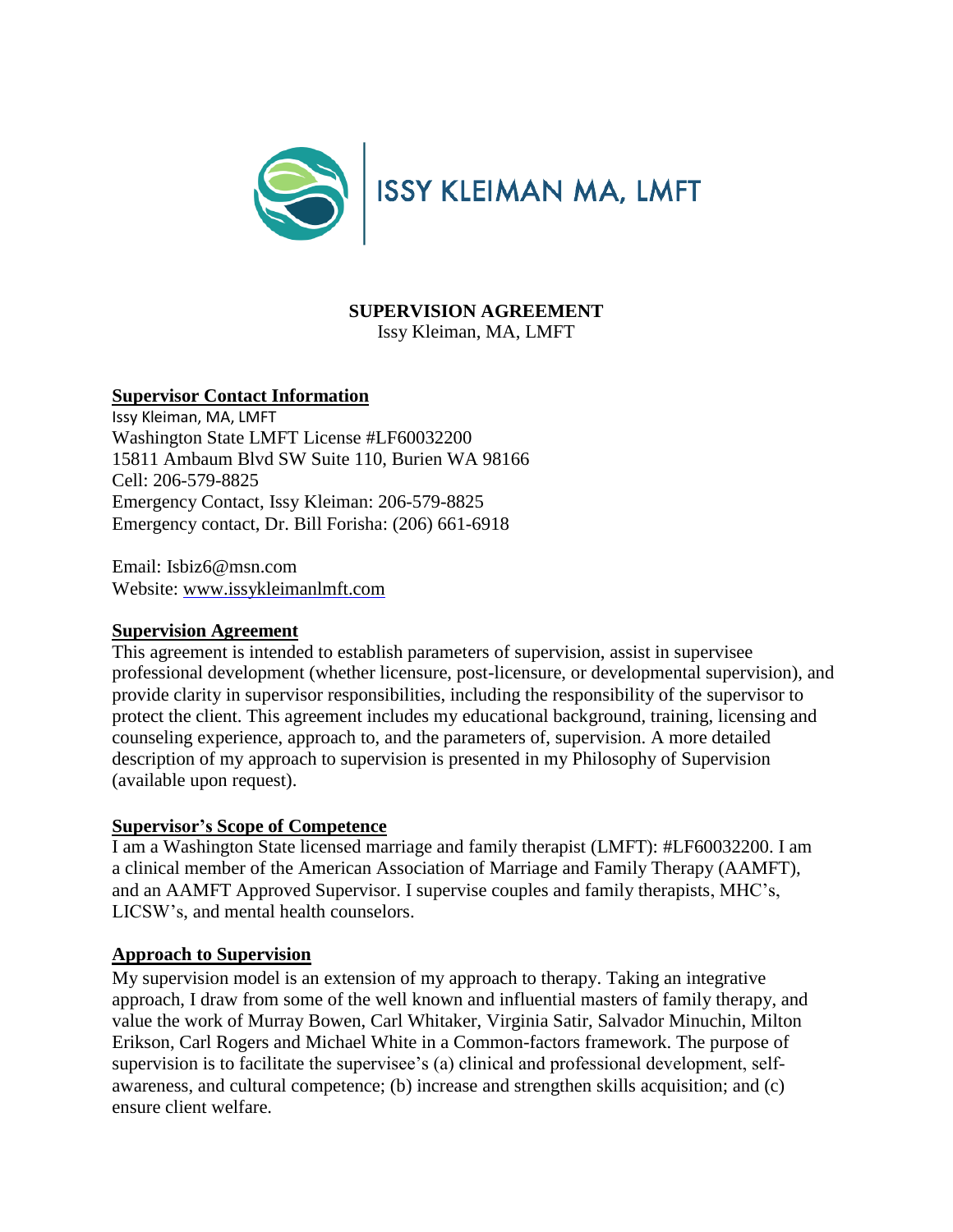## **Competencies Expectations**

Supervision occurs in a systemic, multicultural sensitive, competency-based framework. I co-collaborate with the supervisee in the assessment of clinical and professional competencies (knowledge, skills, and values/attitudes). Assessments are based on observation and report of clinical work, supervision, and competency instruments.

# **Context of Supervision**

Supervision consists of a minimum of 50-minute, face-to-face weekly or biweekly sessions. Supervision focuses on raw data from the supervisee's continuing clinical practice, which can be observed through a combination of direct live observation, co-therapy, written clinical notes, audio and video recordings, and live supervision.

Every three months, the supervisory team (supervisors and supervisee) will jointly evaluate the supervision process and the learning benchmarks as outlined in the professional development supervision contract. A decision will be made to continue, revise, or discontinue supervision at that time. Supervision fees are subject to change one year from the date of this agreement. Supervision fees are as follows:

Group Supervision

- Non AUS Graduates (\$240. every month)
- AUS Graduates (\$200 every month)

Individual Supervision: ( Individual supervision may include up to two supervisees who split the fee)

- Non AUS Graduates (\$160 per session)
- AUS Graduates (\$140 per session)
- Clinical Supervision \$80-\$120/hr individual: (Sliding scale rates may apply for clinicians obtaining clinical license)

*MFTs: Individual supervision may include up to two supervisees at one time or when applicant receives live supervision while seeing client behind one-way mirror. Groups may consist of no more than six supervisees, regardless of the number of supervisors. Group supervision may be counted for supervisees behind the mirror with supervisor.*

## **Duties and Responsibilities of Supervisor**

As your supervisor, I am responsible for the following tasks:

- 1. Oversee and monitor all aspects of client case conceptualization and treatment planning.
- 2. Review video/audio tapes outside of supervision session.
- 3. Establish and sustain a positive supervisory relationship.
- 4. Assist in development of competency-specific goals and tasks to achieve in supervision.
- 5. Facilitate supervisee problem solving.
- 6. Explore interventions and directives for clients.
- 7. Encourage exploration and application of theoretical knowledge in clinical practice,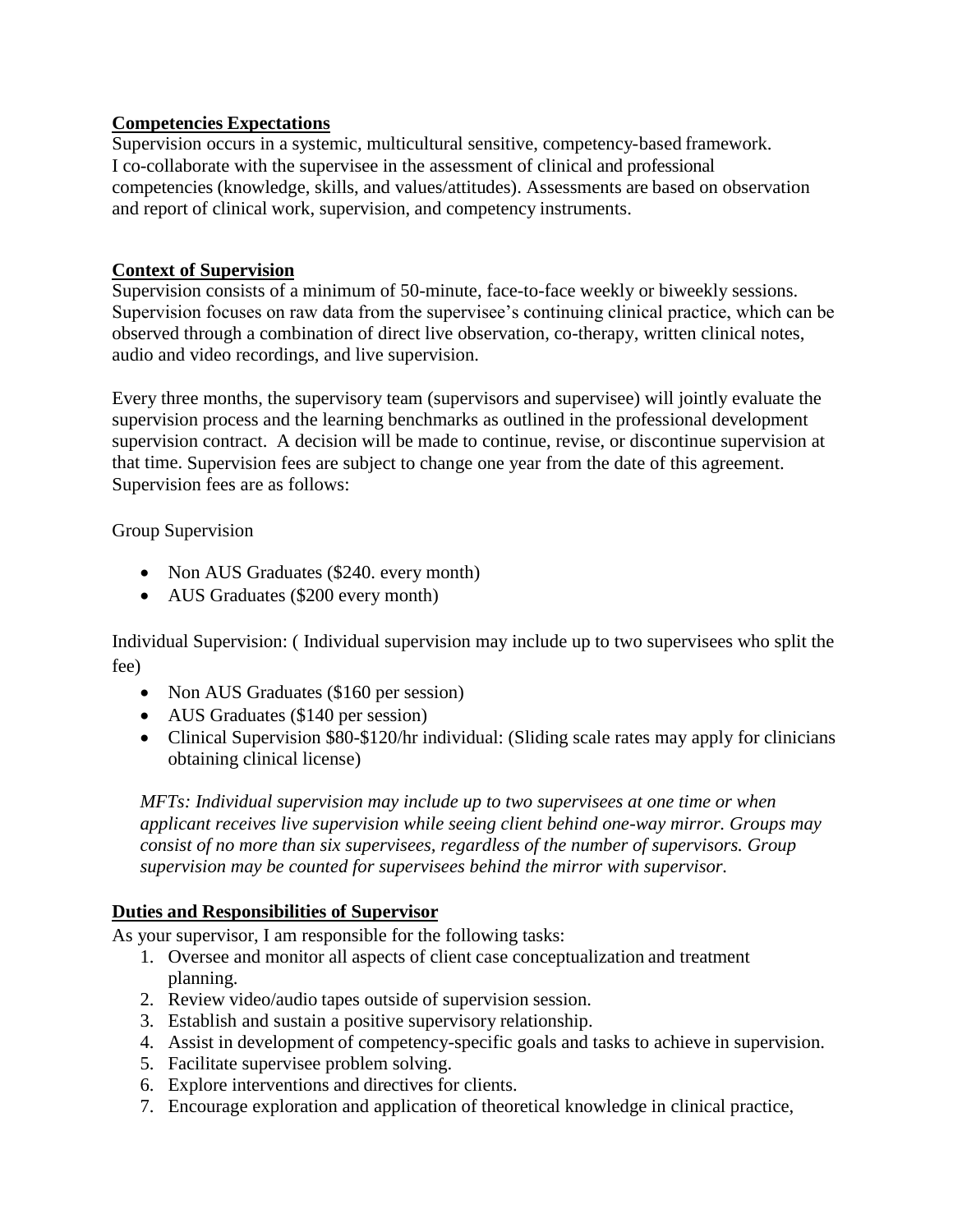and in so doing, establish preferred theoretical orientation(s).

- 8. Develop new and strengthen existing clinical skills, techniques.
- 9. Model self-as-therapist including belief systems, worldview, values, culture, transference, countertransference, parallel process, and isomorphism in therapy and supervision.
- 10. Sustain a high level of professionalism in all interactions.
- 11. Identify and address strains or ruptures in the supervisory relationship.
- 12. Establish informed consent for all aspects of supervision.
- 13. Sign off on all supervisee case notes.
- 14. Differentiate administrative from clinical supervision and ensure the supervisee receives optimal clinical supervision.
- 15. Clearly differentiate supervision from therapy, and demonstrate how increasing differentiation may include addressing family-of-origin that may be contributing to transference and countertransference issues.
- 16. Discuss and ensure understanding of all aspects of the supervisory process in this document and the underlying legal and ethical standards from the onset of supervision.

# **Duties and Responsibilities of the Supervisee**

As a supervisee, your responsibilities include the following:

- 1. Adhere to AAMFT/ACA ethics and guidelines.
- 2. Review client files, video/audio tapes before supervision.
- 3. Come prepared to discuss client cases and literature pertaining to evidence-based practices and/or practice management.
- 4. Prepare and present case conceptualizationsin a systemic, multicultural and gender sensitive context.
- 5. Provide and receive feedback relative to transference, countertransference, and isomorphic experiences in clinical practice and supervision.
- 6. Communicate competency-specific goals and tasks to achieve in supervision.
- 7. Communicate specific needs relative to supervisor input.
- 8. Communicate strengths and specific needs relative to areas of future development.
- 9. Understand the liability (direct and vicarious) of the supervisor with respect to supervisee's practice and behavior.
- 10. Identify to clients his/her status as supervisee, the supervisory structure (including supervisor access to all aspects of case documentation and records), and name of the clinical supervisor.
- 11. Disclose errors, concerns, and clinical issues as they arise.
- 12. Raise issues or disagreements that arise in the supervision process to move towards resolution.
- 13. Provide feedback on supervision process to supervisor on a weekly basis.
- 14. Remain open to supervisor feedback.
- 15. Consult with supervisor or delegated supervisor in all cases of emergency.
- 16. Implement supervisor directives in subsequent therapy sessions or before as indicated.
- 17. Discuss with the supervisor any areas of personal or professional concern related to the supervision process, relationship or client care.